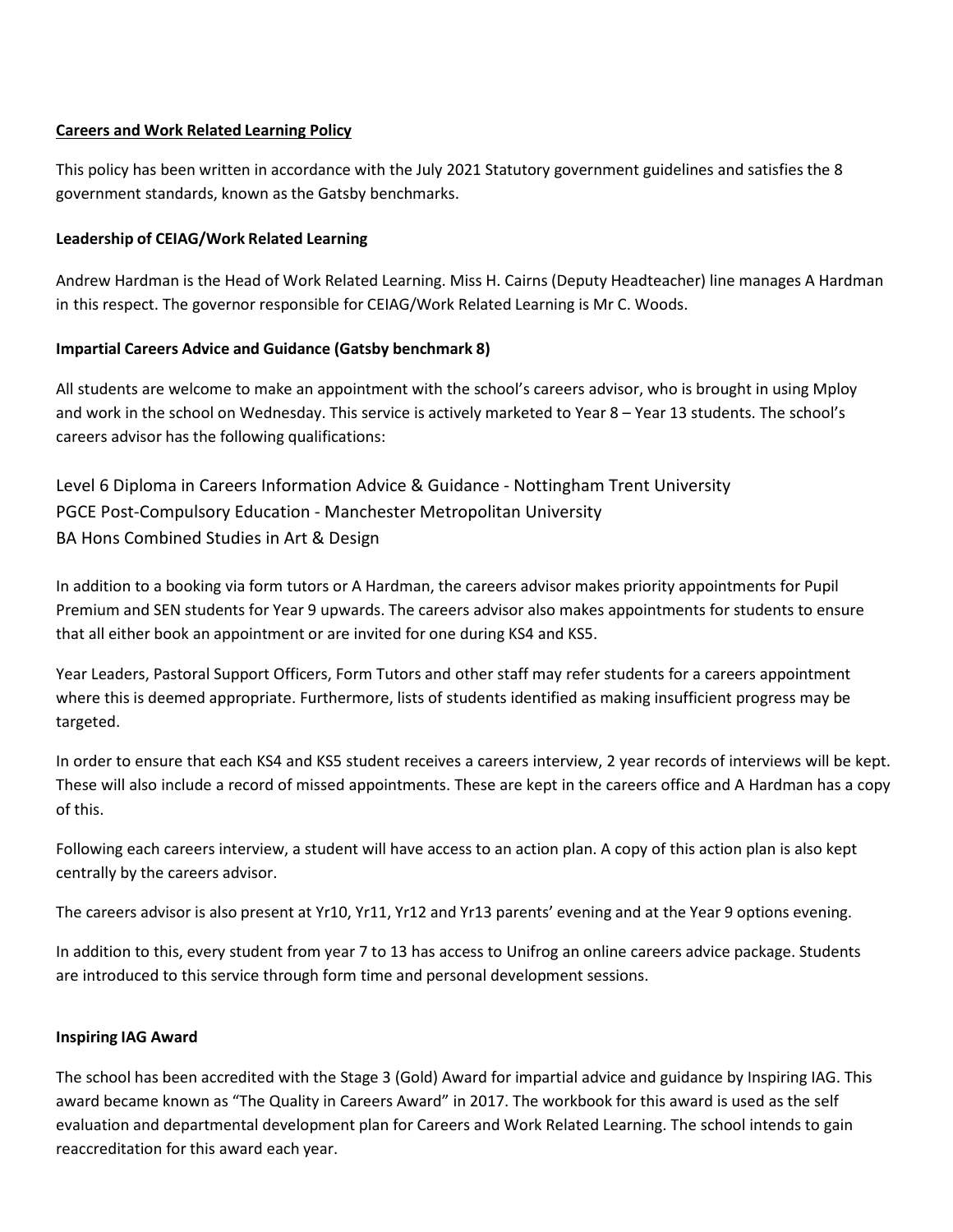### **Careersinformation**

Careers information is distributed through various means:

A careers newsletter is distributed to form tutors of Year 10 and Year 11 students and emailed home to parents as well as being displayed in prominent places around school. This will usually be monthly or fortnightly, depending on the volume of current information to be distributed. This is used to distribute information sent to the school by employers (regarding, for example, open days) in addition to being used to promote services such as the National Careers Service and internal events such as the careers convention. A log of which employers and services that have been promoted is kept in order to prevent undue prominence being given to any particular employer/service and to ensure that sufficient exposure is given to services such as the National Careers Service and National Apprenticeship Service and to ensure that a broad range of industries and careers are covered.

Assemblies are delivered to all year groups to promote work related learning which includes assemblies on Apprenticeships as well as other careers opportunities.

The school will provide all students from Years 7 to 13 with access to information on technical education qualifications and apprenticeship programmes in addition to a full range of education and training options available at each transition point (Gatsby benchmark 5 and 7). Students will have the opportunity to hear from a range of local providers and these local providers can request to gain access to students as outlined later in this policy.

The school hosts a biennial Careers Convention where around 40 employers, educational institutions and training providers will be in attendance. There will be an opportunity for students to visit the careers convention with their parents after school.

The school's website also contains a careers page which provides information on the impartial advice and guidance that the school offers in addition to links to the National Careers Service and National Apprenticeship Service. It is also used, along with Satchel, to advertise apprenticeship positions that the school becomes aware of.

In addition, ad-hoc emails may be sent to form tutors by the Head of Work Related Learning and the careers advisor to inform students of specific opportunities.

### **Work Experience (Gatsby Benchmark 6)**

All Year 10 and 12 students have access to, and are strongly encouraged to take part in, a block work experience placement. Students are encouraged to self-place although the school will endeavour to provide placements for all students who are not able or willing to self-place.

Form time sessions and PSHCE are used to prepare students for their placement and an evaluation is conducted following the placement during form time which includes the completion of an anonymous questionnaire. All returned questionnaires are used to evaluate the effectiveness of the work experience programme. In addition to this, students are invited to complete a reflective journal during their placement.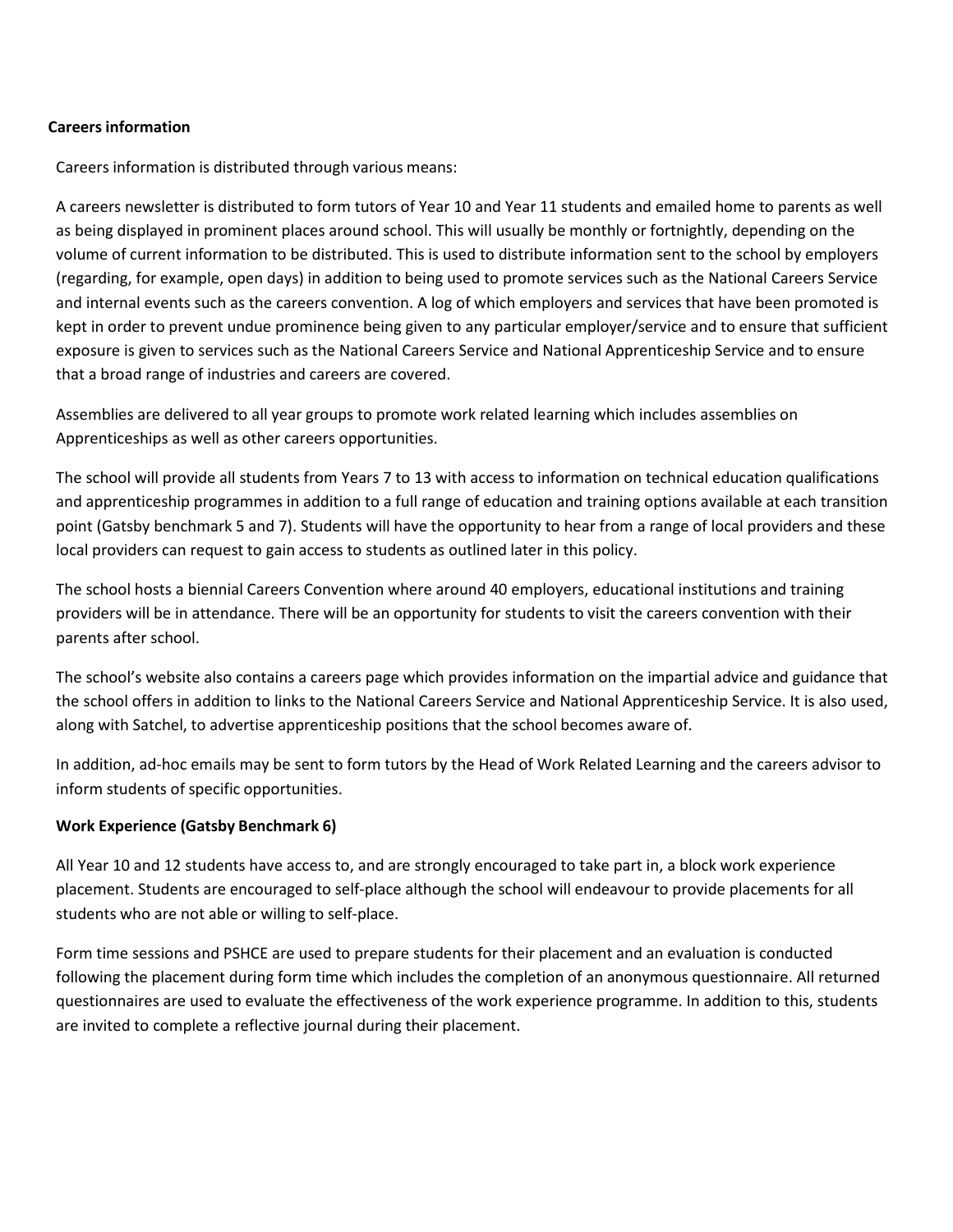### **Enterprise / Employability Skills**

The school actively promotes enterprise skills, however these are referred to as "employability skills". These are promoted through Work Related Learning content taught in form time using Unifrog and through enterprise activities whichtake place on Personal Development days.

A pre- and post-activity evaluation is carried out which allows students to reflect on their progress in developing the skills of Teamwork, Creativity, Communication, Decision Making and Leadership. A random sample, comprising no less than a third of the year group, is used to analyse progress to contribute to the internal evaluation of the effectiveness of these activities.

Employability skills also feature in some PSHCE lessons across all year groups.

Students will be introduced to Unifrog thorough out 2021-22 during Personal development days and form times. This is usedas a self-tracking document where students can log their employability and careers experiences (Gatsby Benchmark 3).The aim of the Unifrog is to equip students with the skills, knowledge, and competencies, distinct from their academic work, that will help them to succeed in the future.

### **Quality assurance and student/parent voice**

We follow the government statutory guidelines of 2021 and conform to the Gatsby benchmarks of good practise in carers guidance. We also hold Inspiring IAG, which is an externally accredited quality mark for careers guidance.

### Student/Parent voice:

In March, all students from Year 8 – Year 13 will complete an online questionnaire – this will be the same for all year groups from Yr8 upwards (this will be done before Year 11 leave). Parents will also be asked to fill in a version of this which will be advertised using Headteacher's newsletter and Schoolcomms and a link is to be placed on the website. This will not take place during years in which a Kirkland Rowell survey is conducted, as this provides evaluative information on careers education which can be used to inform future planning.

### Quality assurance of Careers Advisor:

A student panel will be gathered to discuss the careers provision, using the questions from the student questionnaire to structure the sessions. Within this discussion, students' experience of their careers interview will be discussed. Furthermore, once a year, a similarly qualified careers advisor will observe a number of careers interviews and report to the Head of Work Related Learning.

## **Training/CPD**

The head of work related learning attends regular CWAC Cluster meetings. Furthermore, CPD can be organised through AHT Teaching and Learning where required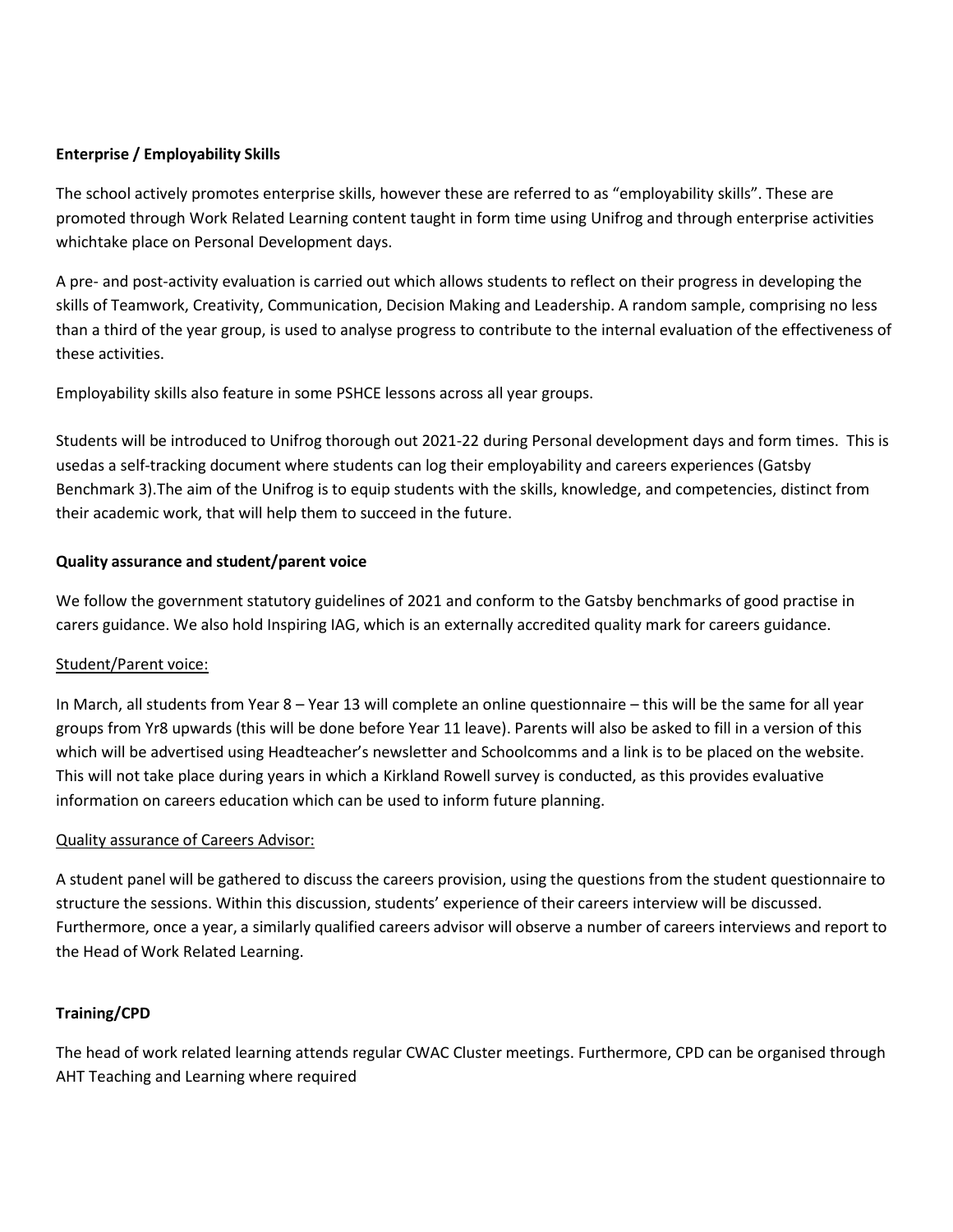## **Appendix**

## **Provider access policy (Gatsby Benchmark's 2, 4, 5, 7)**

## **1. Introduction**

This policy statement sets out the school's arrangements for managing the access of providers to pupils at the school for the purposes of giving them information about the provider's education or training offer. This complies with the school's legal obligations under Section 42B of the Education Act 1997.

## **2. Student entitlement**

Students in years 7-13 are entitled:

- To find out about technical education qualifications and apprenticeships opportunities, as part of a careers programme which provides information on the full range of education and training options available at each transition point.
- To hear from a range of local providers about the opportunities they offer, including technical education and apprenticeships – through Careers Fairs, assemblies and group discussions and timetabled events.
	- To understand how to make applications for the full range of academic and technical courses.

# **3. Management of provider access requests**

## **3.1 Procedure**

A provider wishing to request access should contact, A Hardman Head of Careers and WorkRelated Learning.

Email: [ahardman@bishopschester.co.uk](mailto:ahardman@bishopschester.co.uk)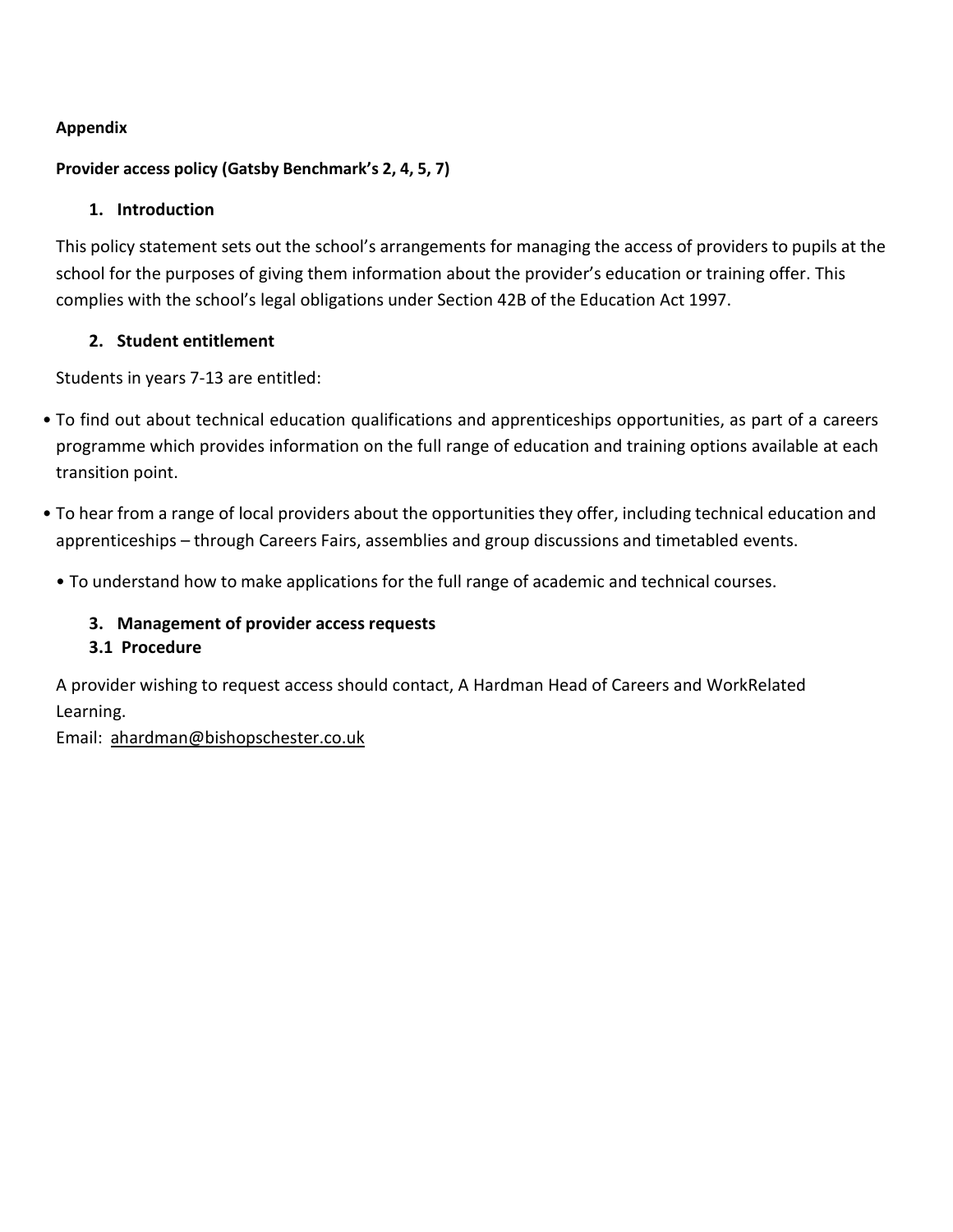# **1.1 Opportunities for access**

A number of events, integrated into the academy careers programme, will offer providers an opportunity to come into school to speak to pupils and/or their parents:

|                   | <b>Autumn Term</b>                        | <b>Spring Term</b>     | <b>Summer Term</b>     |
|-------------------|-------------------------------------------|------------------------|------------------------|
| Year <sub>7</sub> |                                           |                        | A 1 day collapsed      |
|                   |                                           |                        | timetable for a STEM   |
|                   |                                           |                        | activity               |
| Year 8            | Assembly and tutor                        | Assembly and tutor     | Assembly and tutor     |
|                   | group opportunities                       | group opportunities    | group opportunities    |
|                   |                                           |                        |                        |
|                   |                                           | A 1 day collapsed      |                        |
|                   |                                           | timetable which is for |                        |
|                   |                                           | careers/PSHE/STEM      |                        |
| Year 9            | Assembly and tutor                        | Assembly and tutor     | Assembly and tutor     |
|                   | group opportunities                       | group opportunities    | group opportunities    |
|                   |                                           |                        |                        |
|                   | A 1 day collapsed                         | A 1 day collapsed      | A 1 day collapsed      |
|                   | timetable which is for                    | timetable which is for | timetable which is for |
|                   | careers/PSHE/STEM                         | careers/PSHE/STEM      | careers/PSHE/STEM      |
| Year 10           | <b>Careers convention</b>                 | Morning careers talks  | Morning careers talks  |
|                   |                                           |                        |                        |
|                   | Morning careers talks                     | Assembly and tutor     | 1 day of mock          |
|                   |                                           | group opportunities    | interviews             |
|                   |                                           |                        |                        |
|                   | Assembly and tutor<br>group opportunities | A 1 day collapsed      | Assembly and tutor     |
|                   |                                           | timetable which is for | group opportunities    |
|                   |                                           | careers/PSHE/STEM      |                        |
|                   | A 1 day collapsed                         |                        |                        |
|                   | timetable which is for                    |                        |                        |
|                   | careers/PSHE/STEM                         |                        |                        |
|                   |                                           |                        |                        |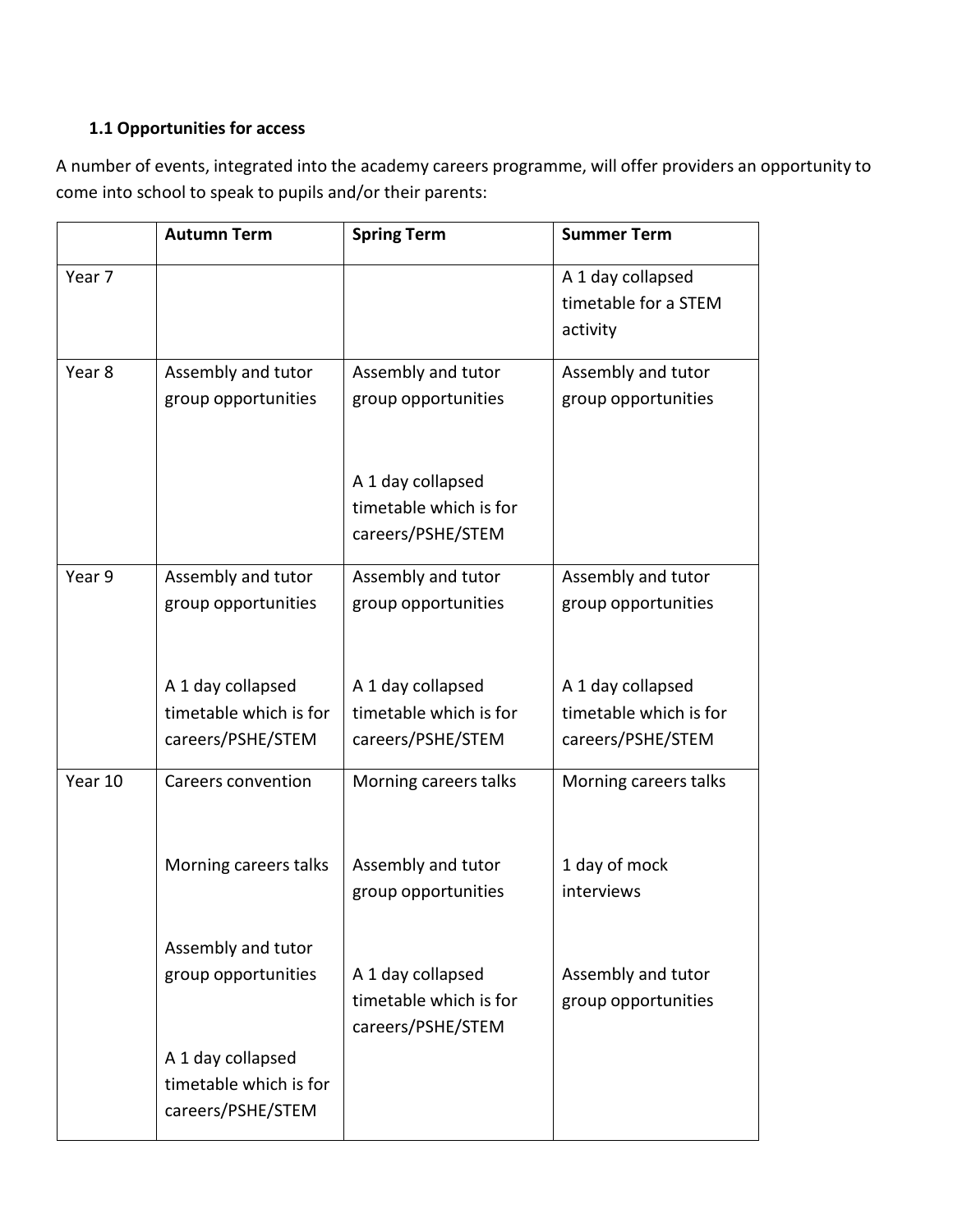|         |                                                                  |                                           | A 1 day collapsed<br>timetable which is for<br>careers/PSHE/STEM |
|---------|------------------------------------------------------------------|-------------------------------------------|------------------------------------------------------------------|
| Year 11 | Careers convention                                               | Morning careers talks                     | Morning careers talks                                            |
|         | Morning careers talks                                            | Assembly and tutor<br>group opportunities | Assembly and tutor<br>group opportunities                        |
|         | Assembly and tutor<br>group opportunities                        |                                           |                                                                  |
|         | A 1 day collapsed<br>timetable which is for<br>careers/PSHE/STEM |                                           |                                                                  |
|         | Post 16 destinations<br>personal<br>development session          |                                           |                                                                  |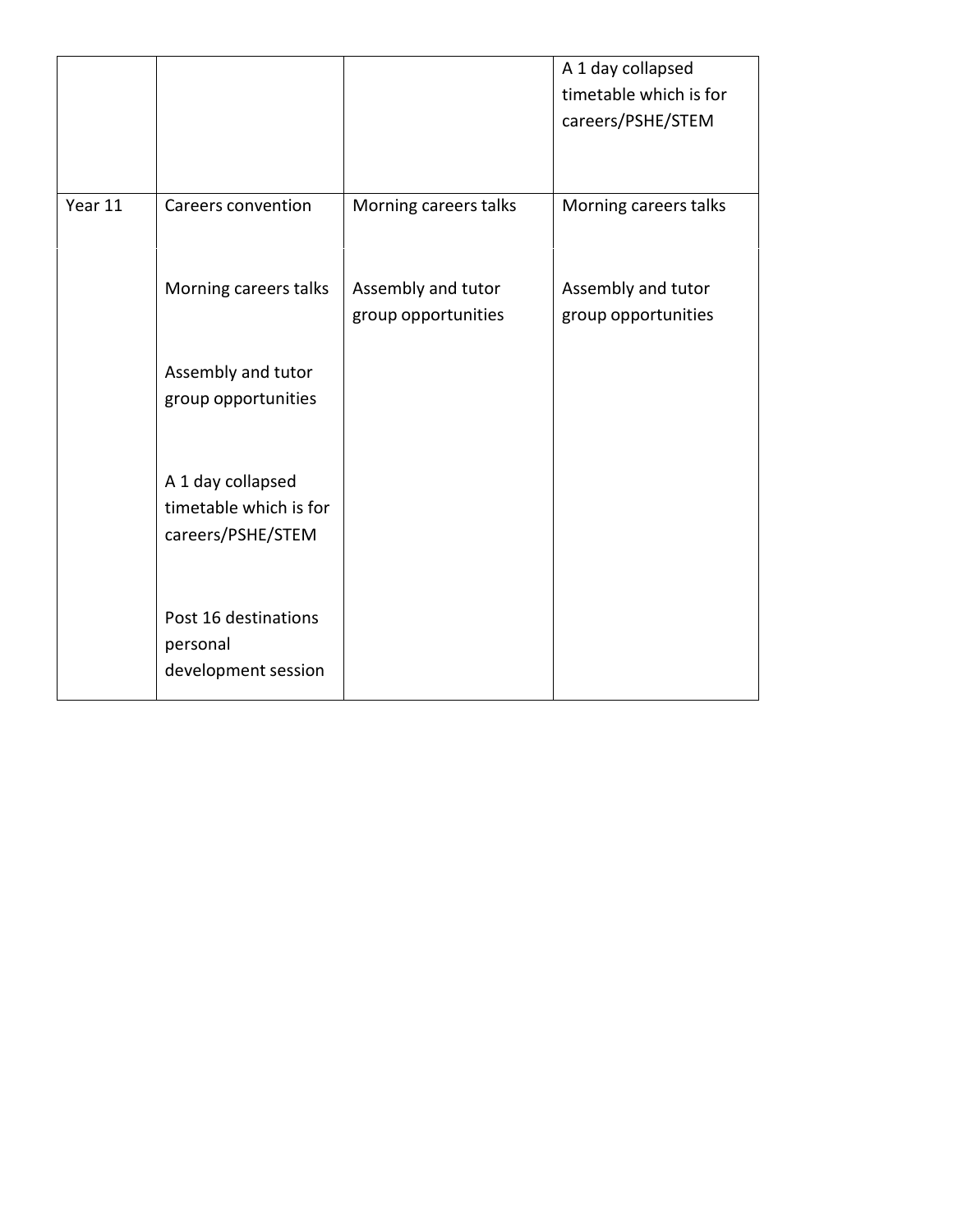| Year 12 | Careers convention  | Post 16 destinations          | <b>UCAS</b> evening      |
|---------|---------------------|-------------------------------|--------------------------|
|         |                     | personal development          |                          |
|         |                     | session; info on              |                          |
|         | Work experience     | universities and degree       | Work experience          |
|         | programme           | level apprenticeships.        | programme                |
|         |                     |                               |                          |
|         |                     |                               |                          |
|         | Briefing and tutor  | Oxbridge and elite            | Briefing and tutor group |
|         | group opportunities | student early UCAS<br>evening | opportunities            |
|         |                     |                               |                          |
|         |                     |                               |                          |
|         |                     | Work experience               |                          |
|         |                     | programme                     |                          |
|         |                     |                               |                          |
|         |                     |                               |                          |
|         |                     | Briefing and tutor group      |                          |
|         |                     | opportunities                 |                          |
| Year 13 | Careers convention  | Student finance evening       |                          |
|         |                     |                               |                          |
|         |                     |                               |                          |
|         | Post 18 personal    | Careers advisor               |                          |
|         | development         | appointments with all         |                          |
|         | afternoon. National | students not applying to      |                          |
|         | apprenticeship      | university                    |                          |
|         | service, university |                               |                          |
|         | outreach and        |                               |                          |
|         | personal statement  | Briefing and tutor group      |                          |
|         | support.            | opportunities                 |                          |
|         |                     |                               |                          |
|         | Briefing and tutor  |                               |                          |
|         | group opportunities |                               |                          |
|         |                     |                               |                          |
|         |                     |                               |                          |

Please speak to our Head of Careers to identify the most suitable opportunity for you.

The school policies on safeguarding and visitors sets out the school's approach to allowing providers into the school as visitors to talk to our students. These can be found on the school's website.